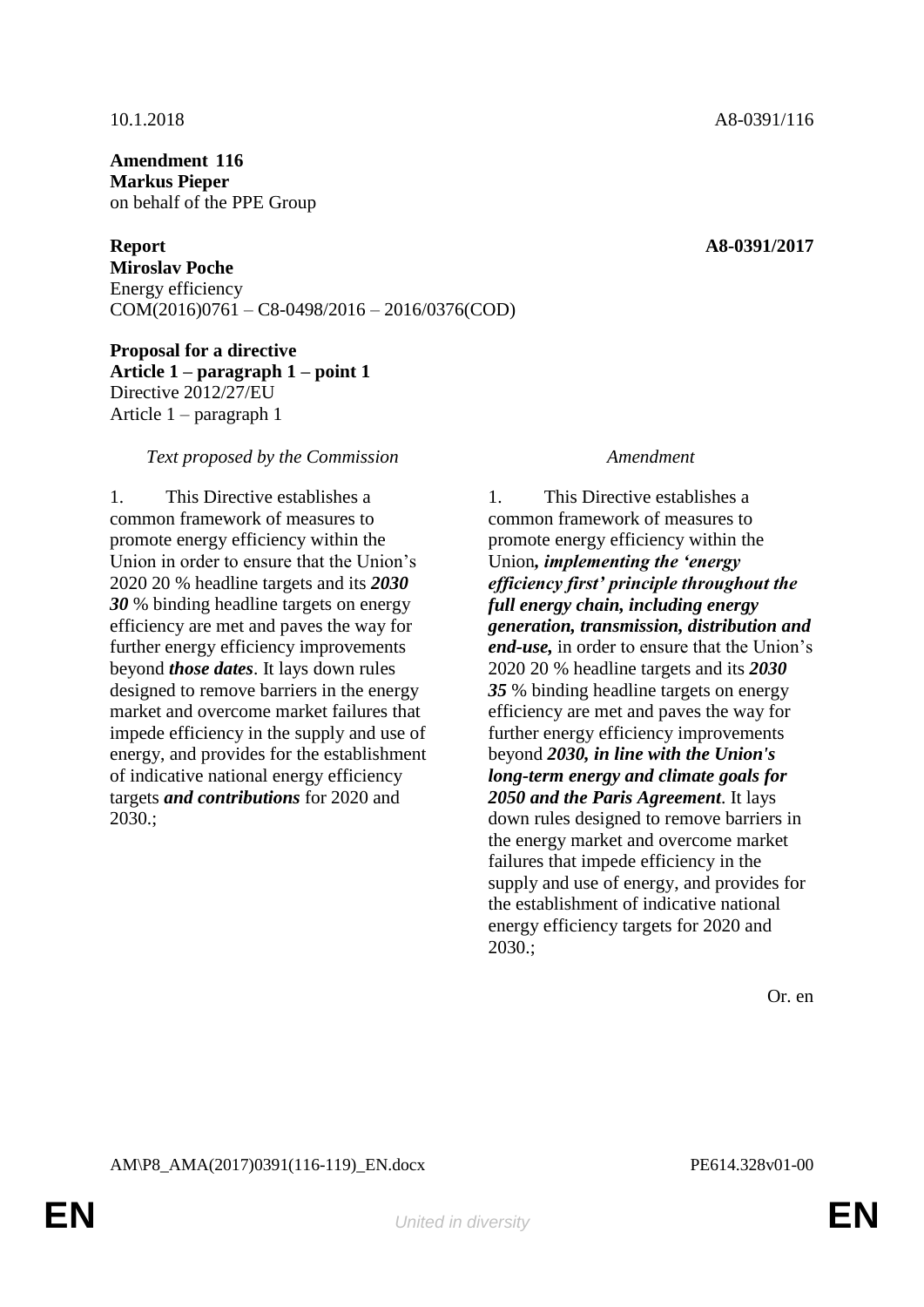**Amendment 117 Markus Pieper** on behalf of the PPE Group

**Report A8-0391/2017 Miroslav Poche** Energy efficiency COM(2016)0761 – C8-0498/2016 – 2016/0376(COD)

**Proposal for a directive Article 1 – paragraph 1 – point 1 a (new)** Directive 2012/27/EU Article 2 – paragraph 1 – point 9 a (new)

*Text proposed by the Commission Amendment*

*(1a) In Article 2, the following point is inserted:*

*'(9a) 'public authority building' means, for the purposes of Article 5, a building owned and occupied by the central government or any other public authority, at national, regional or local level;'*

Or. en

10.1.2018 A8-0391/117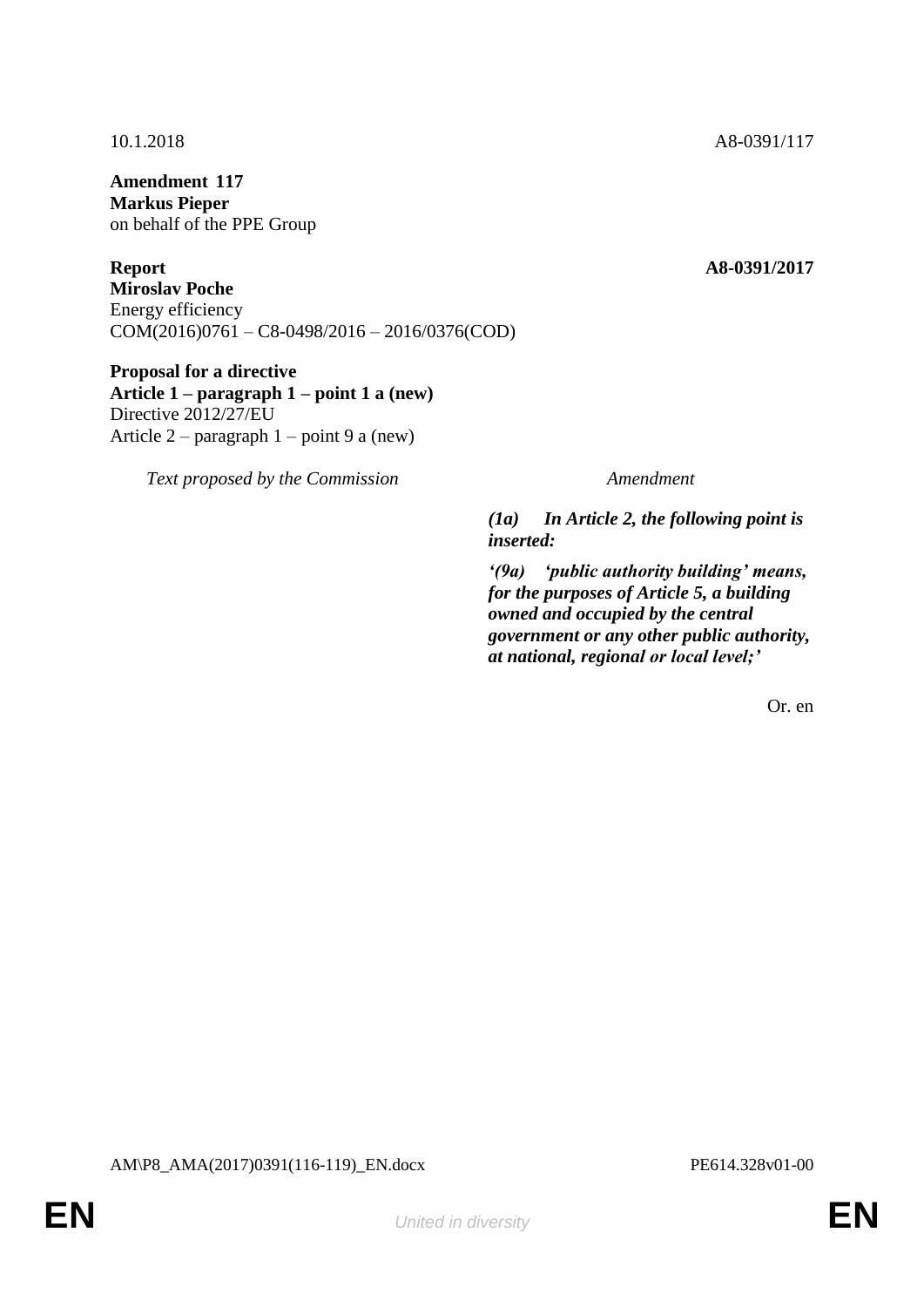**Amendment 118 Markus Pieper** on behalf of the PPE Group

**Report A8-0391/2017 Miroslav Poche** Energy efficiency COM(2016)0761 – C8-0498/2016 – 2016/0376(COD)

**Proposal for a directive Article 1 – paragraph 1 – point 2** Directive 2012/27/EU Article 3 – paragraph 4

### *Text proposed by the Commission Amendment*

4. Each Member State shall set *indicative* national energy efficiency *contributions towards* the Union's 2030 target referred to in Article 1 paragraph 1 in accordance with Articles [4] and [6] of Regulation (EU) XX/20XX [Governance of the Energy Union]. When setting *those contributions*, Member States shall take into account that the Union's 2030 energy consumption has to be no more than *1 321* Mtoe of primary energy and no more than *987* Mtoe of final energy. Member States shall notify those *contributions* to the Commission as part of their integrated national energy and climate plans in accordance with the procedure pursuant to Articles [3] and [7] to [11] of Regulation (EU) XX/20XX [Governance of the Energy Union].

4. Each Member State shall set *indicative* national energy efficiency *targets which shall cumulatively be in line with* the Union's 2030 target referred to in Article 1 paragraph 1 *and* in accordance with Articles [4] and [6] of Regulation (EU) XX/20XX [Governance of the Energy Union]. When setting *the level of their targets*, Member States shall take into account that the Union's 2030 energy consumption has to be no more than *1 220* Mtoe of primary energy and no more than *893* Mtoe of final energy.

*In order to allow for increased industrial and economic growth alongside the main objectives of this directive as detailed in Article 1, the following adjustment mechanism shall be applicable:*

*If Eurostat data for Industrial Added Value in 2030 differs by more than 10 % from the value of 2 163,81 (in 000 MEuro'13), then the target for final*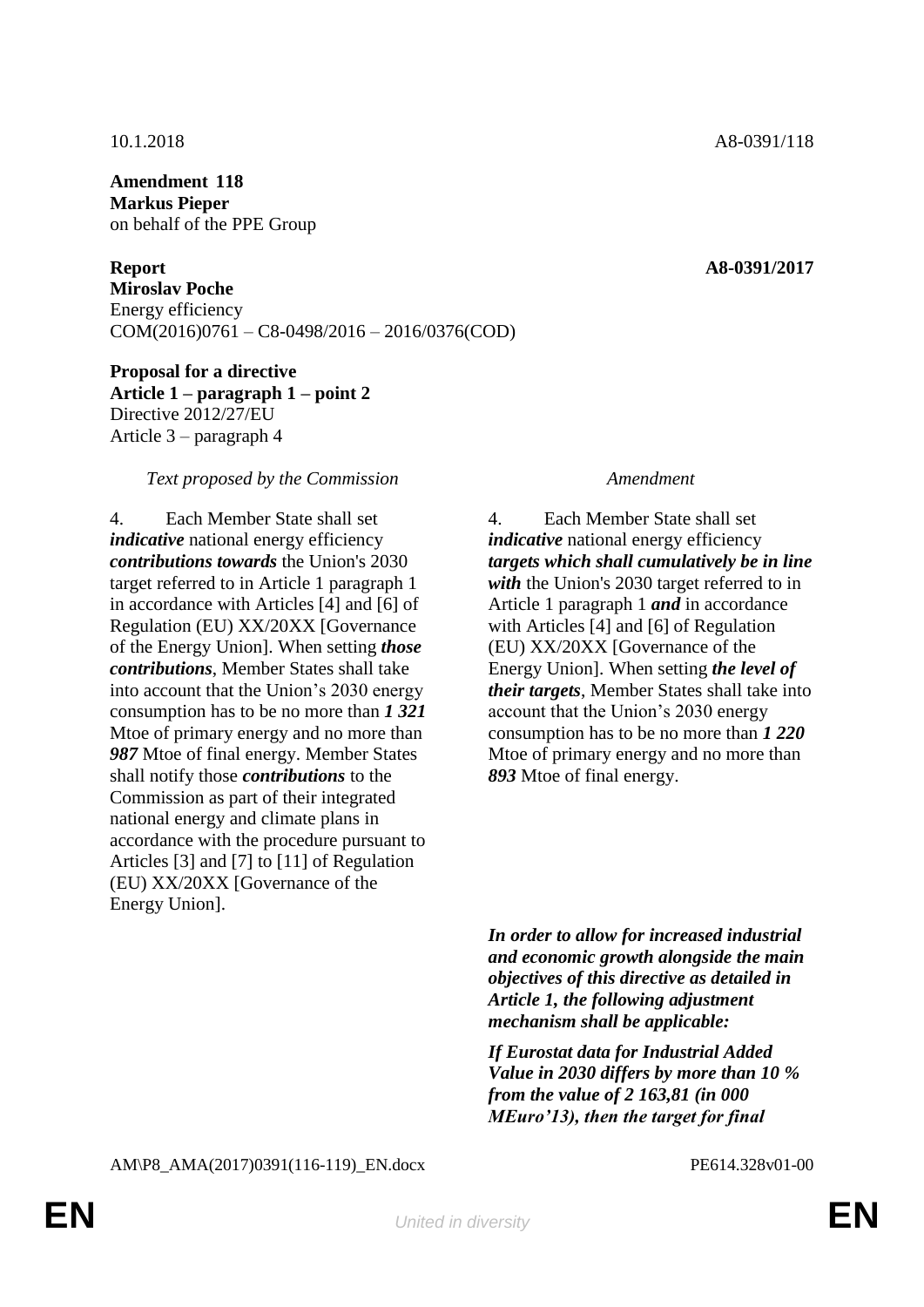*energy consumption referred to in the previous sub-paragraph shall automatically be adjusted following the variation of the Union's industrial value added as measured by Eurostat (in 000 MEuro2013) in 2030, in accordance with the following formula:*

*The Union's 2030 final energy consumption target = XXX Mtoe + 244 Mtoe\* (Industrial Value added)/XXX*

*Starting in 2020 and every two years thereafter, the Commission shall report to the European Parliament and to the Council with a revised estimate of potential difference between the assumed industrial value added for 2030 as used in PRIMES and the expected revised figure, based on the updated real numbers collected by Eurostat and shall include revised estimates of the total Mtoe limits for final and primary energy consumption in 2030.*

*In order to provide sufficient flexibility for Member States to meet their indicative national energy efficiency targets whilst at the same time allowing their economy to develop and industrial output and activity to increase, they shall be permitted to set their targets based on energy intensity which is the ratio between energy consumption and gross domestic product (GDP).*

*The national energy efficiency targets shall take into consideration all stages of the energy chain, including generation, transmission, distribution and end-use.*

*Where a Member State is on track to exceed its 2030 national renewable energy target by 3 % or more it shall consider adjusting its national energy efficiency target accordingly; the national adjustment shall be effected during the update of the National Energy and Climate Plans envisaged in Regulation (EU)/20XX [Governance of the Energy*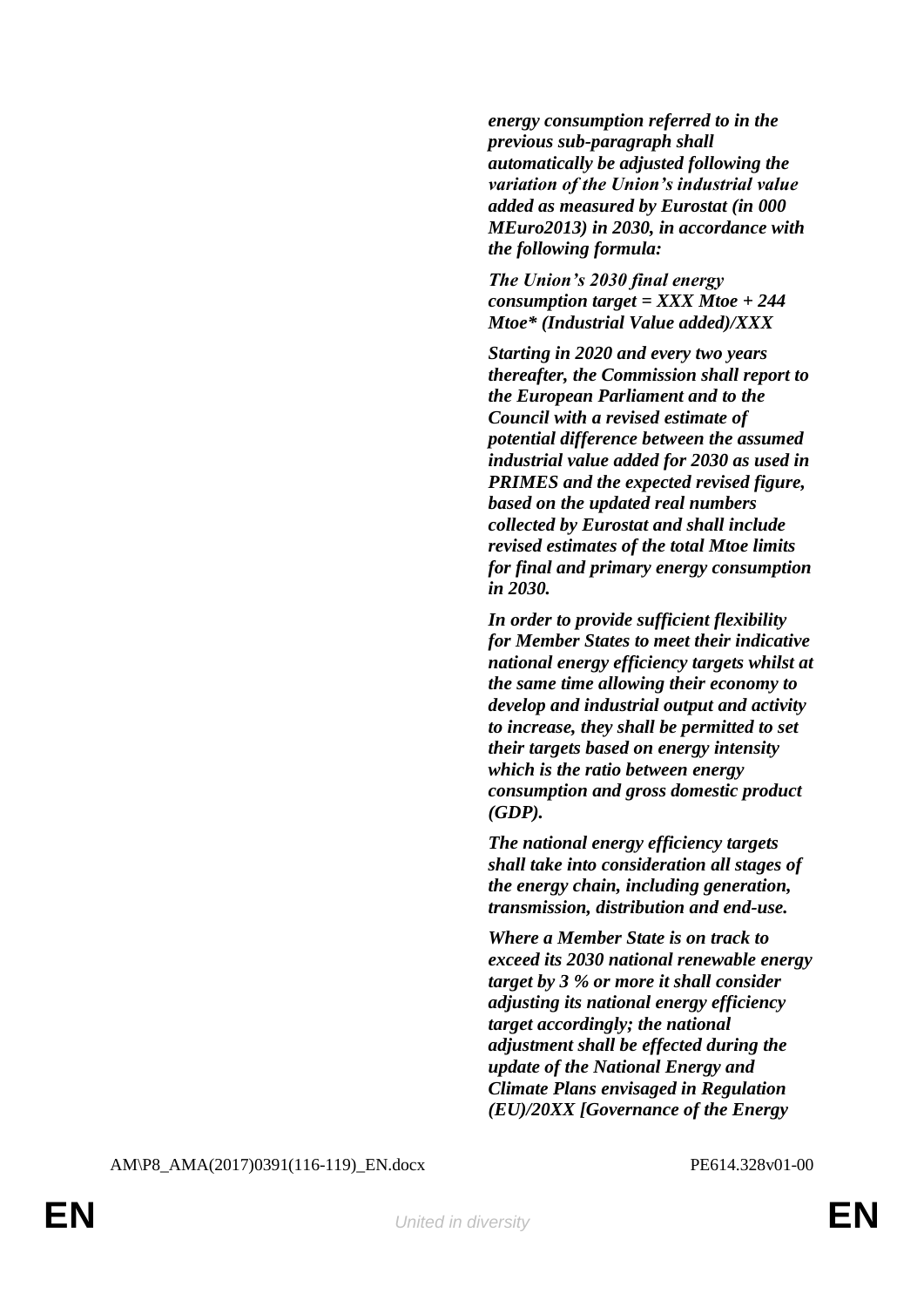# *Union].*

Member States shall notify those *targets* to the Commission as part of their integrated national energy and climate plans in accordance with the procedure pursuant to Articles [3] and [7] to [11] of Regulation (EU) XX/20XX [Governance of the Energy Union].

Or. en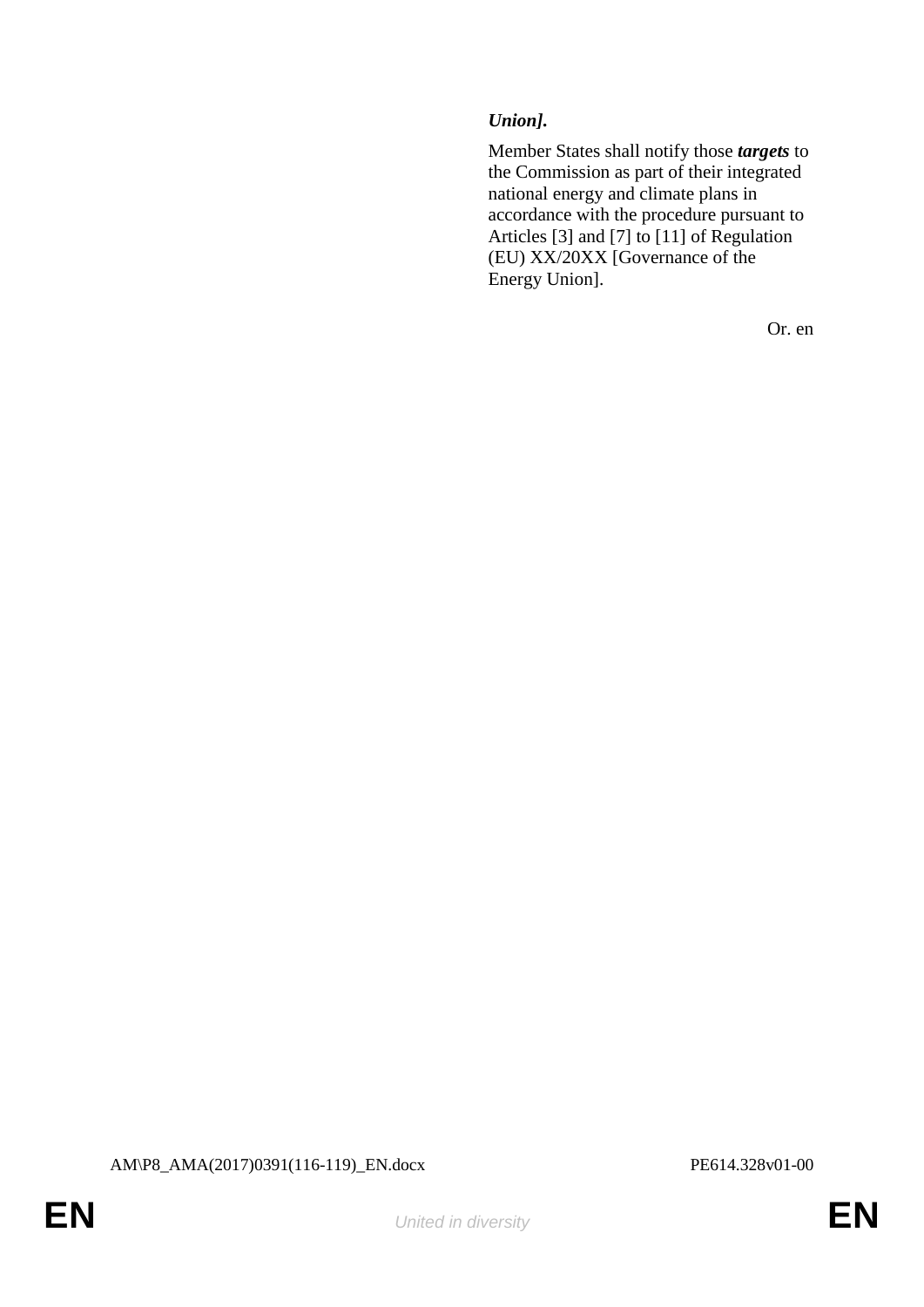**Amendment 119 Markus Pieper** on behalf of the PPE Group

**Report A8-0391/2017 Miroslav Poche** Energy efficiency COM(2016)0761 – C8-0498/2016 – 2016/0376(COD)

**Proposal for a directive Article 1 – paragraph 1 – point 3** Directive 2012/27/EU Article 7

*Text proposed by the Commission Amendment*

1. Member States shall achieve cumulative end-use energy savings at least equivalent to:

(a) new savings each year from 1 January 2014 to 31 December 2020 of 1.5 % of annual energy sales to final customers by volume, averaged over the most recent three-year period prior to 1 January 2013;

(b) new savings each year from 1 January 2021 to 31 December 2030 of 1.5 % of annual energy sales to final customers by volume, averaged over the most recent *three*-year period prior to 1 January 2019.

Member States shall continue to achieve new annual savings of 1.5 % for ten year periods after 2030, unless reviews by the Commission by 2027 and every 10 years thereafter conclude that this is not necessary to achieve the Union's long term energy and climate targets for 2050.

For the *purposes of* point (b), and without prejudice to paragraphs 2 and 3, Member

# Article 7 Article 7

# Energy savings obligation Energy savings obligation

1. Member States shall achieve cumulative end-use energy savings at least equivalent to:

(a) new savings each year from 1 January 2014 to 31 December 2020 of 1.5 % of annual energy sales to final customers by volume, averaged over the most recent three-year period prior to 1 January 2013;

(b) new savings each year from 1 January 2021 to 31 December 2030 of *at least* 1.5 % of annual energy sales to final customers by volume, averaged over the most recent *four*-year period prior to 1 January 2019.

Member States shall continue to achieve new annual savings of 1.5 % for ten year periods after 2030, unless reviews by the Commission by 2027 and every 10 years thereafter conclude that this is not necessary to achieve the Union's long term energy and climate targets for 2050.

*Savings required* for the *period referred to in* point (b) *shall be cumulative and*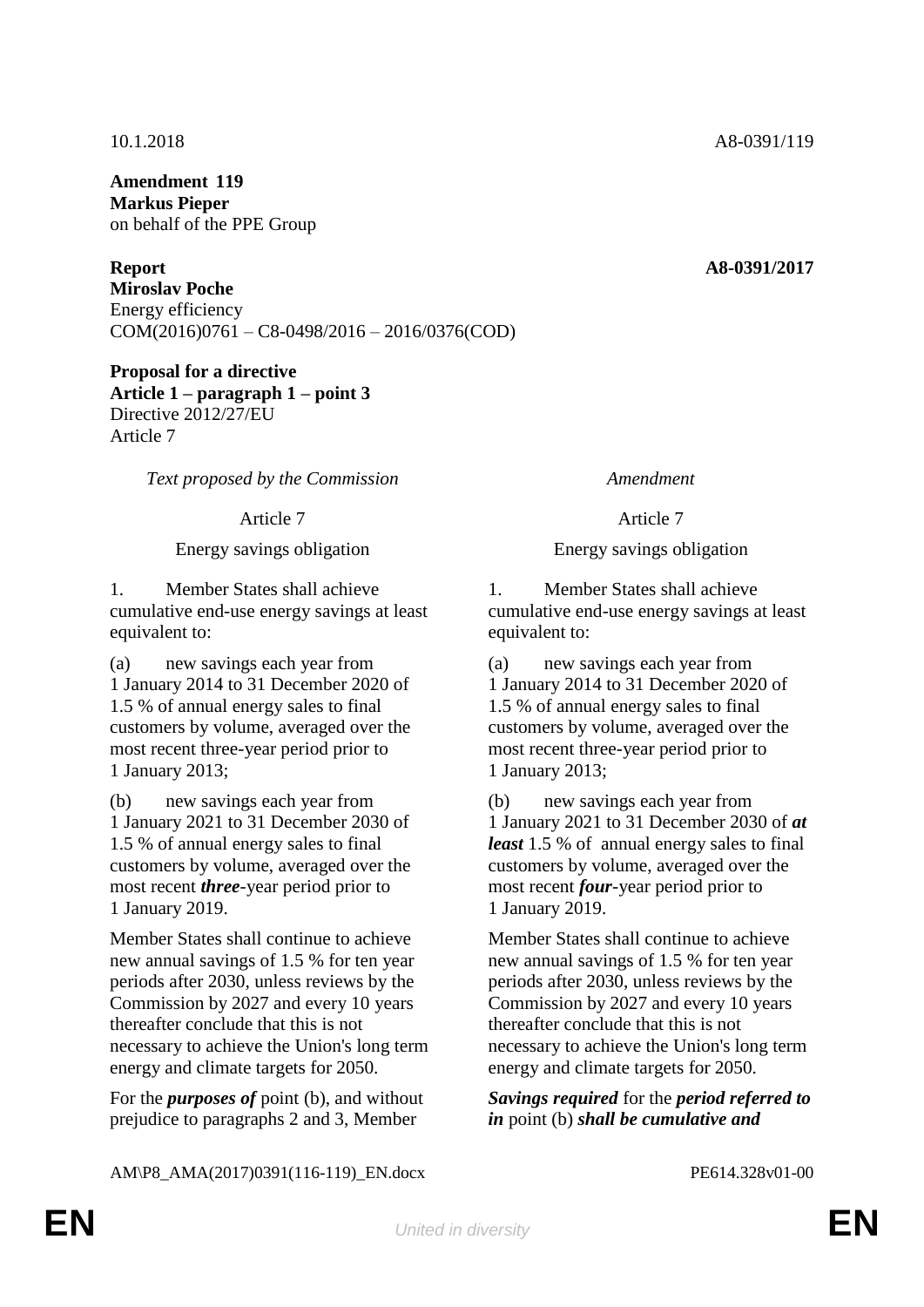States may count *only those* energy savings that stem from new policy measures introduced after 31 December 2020 or policy measures *introduced during the period from 1 January2014 to 31December 2020*

provided it can be demonstrated that those measures result in individual actions that are undertaken after 31 December 2020 and deliver savings.

The sales of energy, by volume, used in transport may be partially or fully excluded from these calculations.

Member States shall decide how the calculated quantity of new savings is to be phased over each period referred to in points (a) and (b) as long as the required total cumulative savings have been achieved by the end of each period.

2. Subject to paragraph 3, each Member State may:

(a) carry out the calculation required by point (a) of paragraph 1 using values of 1 % in 2014 and 2015; 1.25 % in 2016 and 2017; and 1.5 % in 2018, 2019 and 2020;

(b) exclude from the calculation all or part of the sales, by volume, of energy used

*additional to the savings required for the period referred to in point (a) as shall any further periods after 2030. For that purpose,* and without prejudice to

paragraphs 2 and 3, Member States may count energy savings that stem from new policy measures introduced after 31 December 2020 or *earlier* policy measures provided it can be demonstrated that those measures result in *new*  individual actions that are undertaken after 31 December 2020 and deliver savings. *Member States may also count savings from the individual actions that are undertaken where eligible under the period from 1 January 2014 to 31 December 2020 provided that they continue to deliver verifiable energy savings after 2020.*

*For the purposes of the period referred to in point (a),* the sales of energy, by volume, used in transport may be partially or fully excluded from these calculations.

*Sales of energy used in transport except from fuel used in international aviation and shipping, train transport, urban and suburban bus and coach transport fuels and 'alternative' transport fuels [as defined in Directive 2014/92/EU] shall be fully included in the calculations for the period referred to in point (b).*

Member States shall decide how the calculated quantity of new savings is to be phased over each period referred to in points (a) and (b) as long as the required total cumulative savings have been achieved by the end of each period.

2. Subject to paragraph 3, each Member State may:

(a) carry out the calculation required by point (a) of paragraph 1 using values of 1 % in 2014 and 2015; 1.25 % in 2016 and 2017; and 1.5 % in 2018, 2019 and 2020;

(b) exclude from the calculation all or part of the sales, by volume, of energy used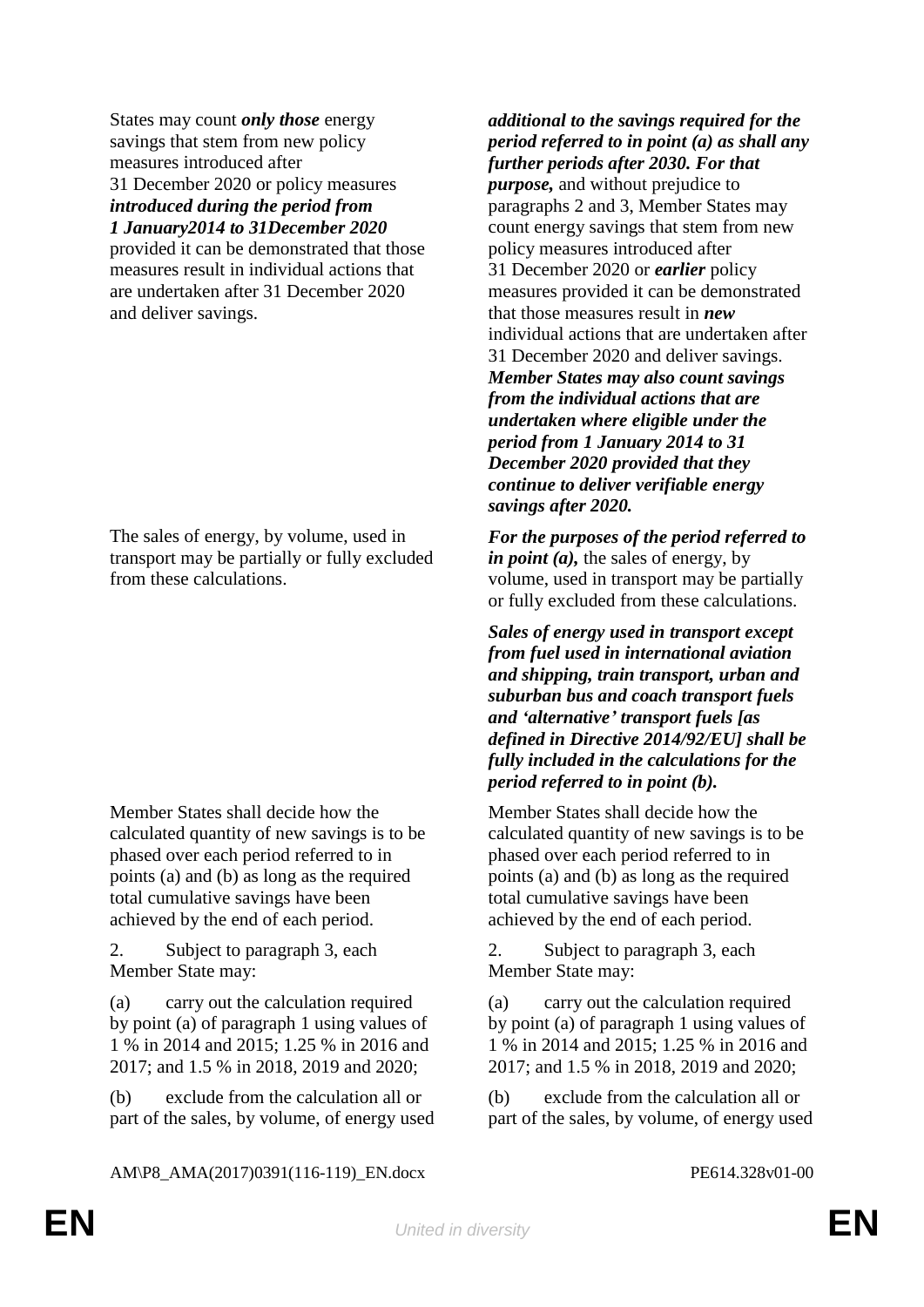in industrial activities listed in Annex I to Directive 2003/87/EC;

(c) allow energy savings achieved in the energy transformation, distribution and transmission sectors, including efficient district heating and cooling infrastructure, as a result of implementing the requirements set out in Article 14(4), point (b) of Article  $14(5)$  and Article  $15(1)$  to  $(6)$ and (9), to be counted towards the amount of energy savings required under paragraph 1;

(d) count energy savings resulting from individual actions newly implemented since 31 December 2008 that continue to have an impact in 2020 and *beyond and* which can be measured and verified, towards the amount of energy savings referred to in paragraph 1; and

*(e) exclude from the calculation of the energy savings requirement referred to in paragraph 1 the verifiable amount of energy generated on or in buildings for own use as a result of policy measures promoting new installation of renewable energy technologies.* 

3. All the options chosen under paragraph 2 taken together must amount to no more than 25 % of the amount of energy savings referred to in paragraph 1. Member States shall apply and calculate the effect of the options chosen for the periods referred to in points (a) and (b) of paragraph 1 separately:

(a) for the calculation of the amount of energy savings required for the period referred to in point (a) of paragraph 1 Member States may make use of points (a), (b), (c), and (d) of paragraph 2;

(b) for the calculation of the amount of (b) for the calculation of the amount of

AM\P8\_AMA(2017)0391(116-119)\_EN.docx PE614.328v01-00

in industrial activities listed in Annex I to Directive 2003/87/EC;

(c) allow energy savings achieved in the energy transformation, distribution and transmission sectors, including efficient district heating and cooling infrastructure, as a result of implementing the requirements set out in Article 14(4), point (b) of Article  $14(5)$  and Article  $15(1)$  to  $(6)$ and (9), to be counted towards the amount of energy savings required under *points (a) and (b)* of paragraph 1;

(d) count energy savings resulting from individual actions newly implemented since 31 December 2008 that continue to have an impact in 2020 *and beyond* and which can be measured and verified, towards the amount of energy savings referred to in *point (a) of* paragraph 1; and

# *(ea) exclude from the calculation, partially or fully, sales of energy used in transport.*

3. All the options chosen under paragraph 2 taken together must amount to no more than 25 % of the amount of energy savings *for the period* referred to in *point (a) of* paragraph 1*, and to no more than 30 % for the period referred to in point (b) of paragraph 1*. Member States shall apply and calculate the effect of the options chosen for the periods referred to in points (a) and (b) of paragraph 1 separately:

(a) for the calculation of the amount of energy savings required for the period referred to in point (a) of paragraph 1 Member States may make use of points (a), (b), (c), and (d) of paragraph 2;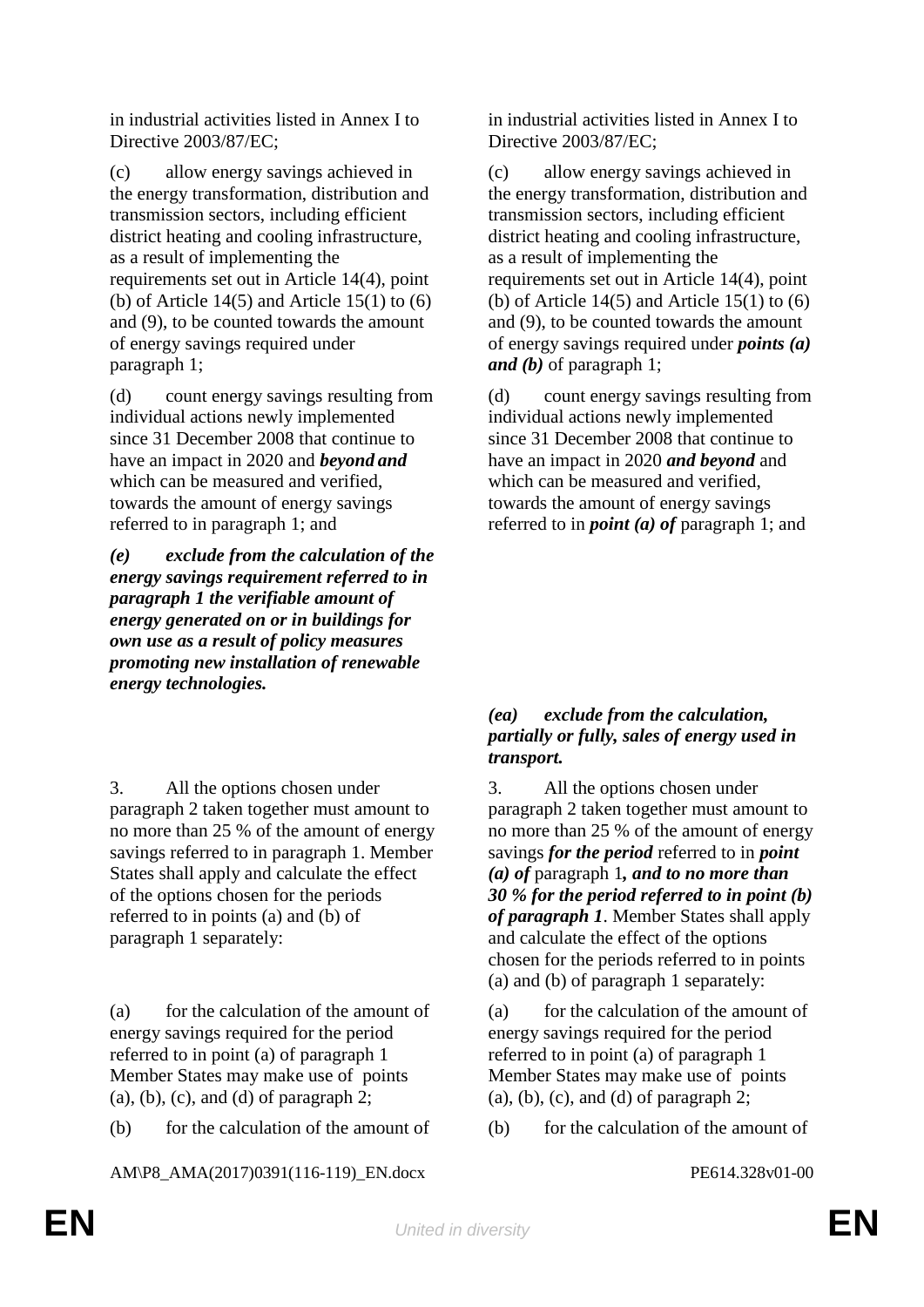energy savings required for the period referred to in point (b) of paragraph 1 Member States may make use of *points (b),* (c)*, (d)* and (e) of paragraph 2*, provided individual actions in the meaning of point (d) continue to have a verifiable and measurable impact after 31 December 2020*.

4. Energy savings achieved after 31 December 2020 may not count towards the cumulative savings amount required for the period from 1 January 2014 to 31 December 2020.

5. Member States shall ensure that savings resulting from policy measures referred to in Articles 7a and 7b and Article 20(6) are calculated in accordance with Annex V.

6. Member States shall achieve the required amount of savings under paragraph 1 either by establishing an energy efficiency obligation scheme referred to in Article 7a or by adopting alternative measures referred to in Article 7b. Member States may combine an energy efficiency obligation scheme with alternative policy measures.

7. Member States shall demonstrate that where there is an overlap in the impact of policy measures or individual actions, there is no double counting of energy savings.';

energy savings required for the period referred to in point (b) of paragraph 1 Member States may *only* make use of *points (b),* (c)*, (d)* and (e) of paragraph 2.

4. Energy savings achieved after 31 December 2020 may not count towards the cumulative savings amount required for the period from 1 January 2014 to 31 December 2020.

*4a. Member States that exceed the energy savings amount required from 1 January 2014 to 31 December 2020 may count any excess savings towards the energy savings amount required for the period to 31 December 2030.*

5. Member States shall ensure that savings resulting from policy measures referred to in Articles 7a and 7b and Article 20(6) are calculated in accordance with Annex V.

6. Member States shall achieve the required amount of savings under paragraph 1 either by establishing an energy efficiency obligation scheme referred to in Article 7a or by adopting alternative measures referred to in Article 7b *while taking measures to minimise any negative impact of direct and indirect costs of such schemes on the competitiveness of the Union and in particular of undertakings exposed to international competition*. Member States may combine an energy efficiency obligation scheme with alternative policy measures.

7. Member States shall demonstrate that where there is an overlap in the impact of policy measures or individual actions, there is no double counting of energy savings.';